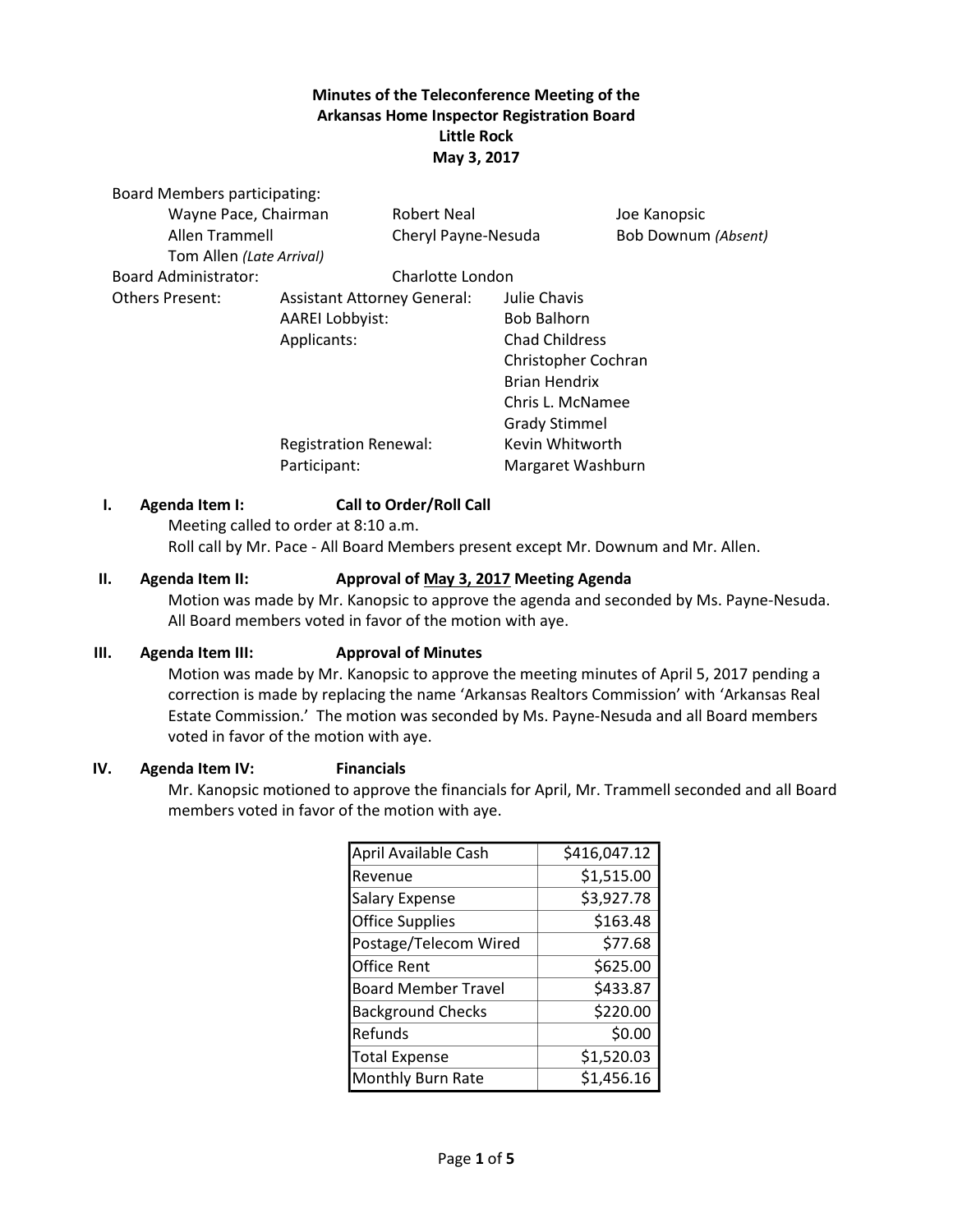# **V. Agenda Item V: Review of New Applicants**

The Board reviewed eight (8) new applicants and one (1) registration renewal.

- 1. Christopher Cochran
- 2. Brian K. Hendrix
- 3. Brian K. Jones
- 4. William T. McCallie
- 5. Chris L. McNamee
- 6. Derek D. Reaves
- 7. Chad Lee Childress
- 8. Grady Stimmel
- 9. Kevin Ray Whitworth, HI-1708
- 1. Christopher Cochran -Mr. Neal motioned to approve applicants #1, 2, 3 and 6. Ms. Payne-Nesuda seconded and all Board members voted in favor of the motion with aye.
- 2. Brian Hendrix See decision of Board in #1
- 3. Brian Jones See decision of Board in #1
- 4. William McCallie Mr. Neal motioned to approve applicant #4 pending receipt of the phone number of his insurance agent, Mr. Kanopsic seconded and all Board members voted in favor of the motion with aye.
- 5. Chris McNamee Mr. Kanopsic motioned to approve applicant #5 pending further discussion and Mr. Trammell seconded. Mr. McNamee had completed his training in Texas. Mr. Neal said Arkansas does not have reciprocity with Texas and neither does Texas accept Arkansas training as sufficient for licensing. Mr. Neal said Mr. McNamee should take the Arkansas Standards of Practice course in time for the 2019 Registration Renewal period. Mr. Neal added that the website would be updated to show the requirements for Arkansas licensing to prevent future issues from applicants in other states. Mr. McNamee was asked where he had gotten his information about obtaining an Arkansas license with Texas training and he said Derek Ballard, a currently licensed Home Inspector, had told him that the Texas training would qualify him for licensing in Arkansas. All Board members voted in favor of the motion to approve the applicant with aye.
- 6. Derek Reaves See decision of Board in #1
- 7. Chad Childress Mr. Childress' application was originally reviewed during the April meeting, but was tabled until more documentation was received on the status of a past conviction. His documentation did show that his battery conviction had been reduced to a disorderly conduct charge. Mr. Neal motioned to approve Mr. Childress, Mr. Kanopsic seconded and all Board members voted in favor of the motion to approve his application with aye.
- 8. Grady Stimmel Mr. Stimmel's application was originally reviewed during the April meeting, but was tabled until more documentation was received about his training certificates. Mr. Neal motioned to approve with further discussion and Mr. Trammell seconded. Mr. Pace asked Mr. Stimmel if any of his coursework consisted of classroom training because all of his certificates were listed as correspondence courses. Mr. Stimmel said that more than 80 hours were spent in classroom training. Mr. Pace asked him if he could provide documentation from the school that would show that at least 80 hours were completed as classroom training. Mr. Stimmel replied that he could get that documentation to the Board. Mr. Neal amended the motion to approval pending receipt of documentation showing 80 hours of classroom work, Ms. Payne-Nesuda seconded and all Board members voted in favor of the motion to approve his application with aye.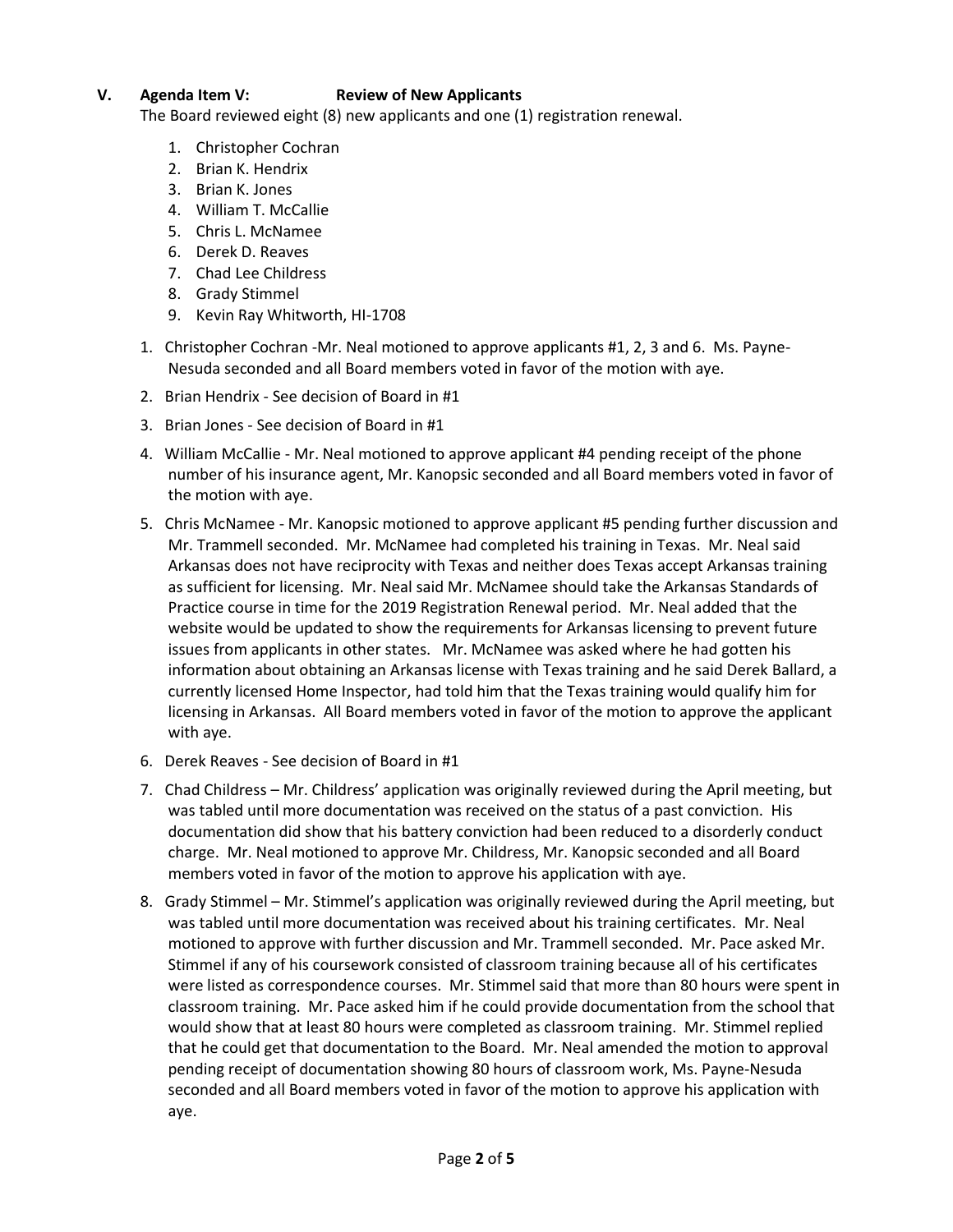9. Kevin Ray Whitworth, HI-1708 – Mr. Whitworth had been on Inactive Status and wanted to reactivate his license by renewing his registration. Mr. Kanopsic motioned to approve the registration renewal, Mr. Trammell seconded and all Board members voted in favor of the motion to approve with aye.

### **VI. Agenda Item VI Status of Complaints**

# **1. OLD COMPLAINTS**

- a. Kyndal & John Wiles vs Ron Allen, HI-1583 *(Initial Complaint received November, 2016; 2/2/2017-Notification letter mailed to Home Inspector; Mr. Allen responded by email on 2/11/2017)* Mr. Neal said he is waiting on more information on this complaint. He said there was an omission in the Home Inspector's report that involved two-prong plugs that were not grounded being replaced with three-prong plugs that also were not grounded. Mr. Trammell suggested the Board wait until all the information is in before any decision is made.
- b. Margaret Washburn vs Jerry Hoffman, HI-1500 *(Initial Complaint received January, 2017; 2/2/2017-Notification letter mailed to Home Inspector; Mr. Hoffman responded by email on 2/27/2017)* Mr. Neal said the complaint did not match up to what was in the home inspection report. Mr. Pace said there should probably be a fine imposed on the Home Inspector because of things that were not done, but are required according to the Standards of Practice. Ms. Chavis said she could do a Consent Agreement with a fine that would be sent to the Home Inspector. Mr. Pace suggested a fine of \$250.00. Mr. Pace asked Ms. Chavis to use the McCormick letter as a base for future Consent Agreements.
- c. James Williams vs Richard Mobley, HI-1497 *(Initial Complaint received January 2017; 2/2/2017-Notification letter mailed to Home Inspector; Mr. Mobley responded by email on 2/10/2017)* After review of the complaint, the Board voted to dismiss the complaint as unfounded. Mr. Neal said he would send a letter to the complainant.
- d. Frank Gubanski vs Stephen Bevill, HI-1347 *(Hearing held on 2/22/2017, Decision to uphold the dismissal of the complaint-Update from Ms. Chavis on status of possible appeal)* Ms. Chavis said she received a letter from Mr. Montgomery, the attorney for Mr. Gubanski, and the letter has to be signed by Mr. Pace. She said any notice of an appeal would not be known until after Mr. Montgomery gets the signed letter back. Ms. Chavis said she would send the letter to Mr. Pace.
- e. Justin Hall *(Engineer who is not a registered home inspector in Arkansas, but has advertised that he does home inspections)* Ms. Chavis has had several phone conversations with Mr. Hall and he wants the Board to remove the notification on the website about him not being a registered home inspector even though he advertises that he does perform home inspections.

Mr. Kanopsic then made a motion to table the complaint discussions until the next meeting, Mr. Trammell seconded and all Board members voted in favor of the motion to approve with aye.

*At 9:00 a.m., Board member, Mr. Allen joined the teleconference.*

f. John Williams, HI-1581 *(Currently on Inactive Status)* –Ms. Chavis said she received an email from Mr. Curry, the attorney for Mr. Williams, and he does not want to admit fault on his complaints. She said the Board is offering Mr. Williams a fair agreement with a Consent Agreement that specifies he never perform home inspections in Arkansas again along with an ethics violation fine of \$500.00 because he told a client about his friend's house being up for sale.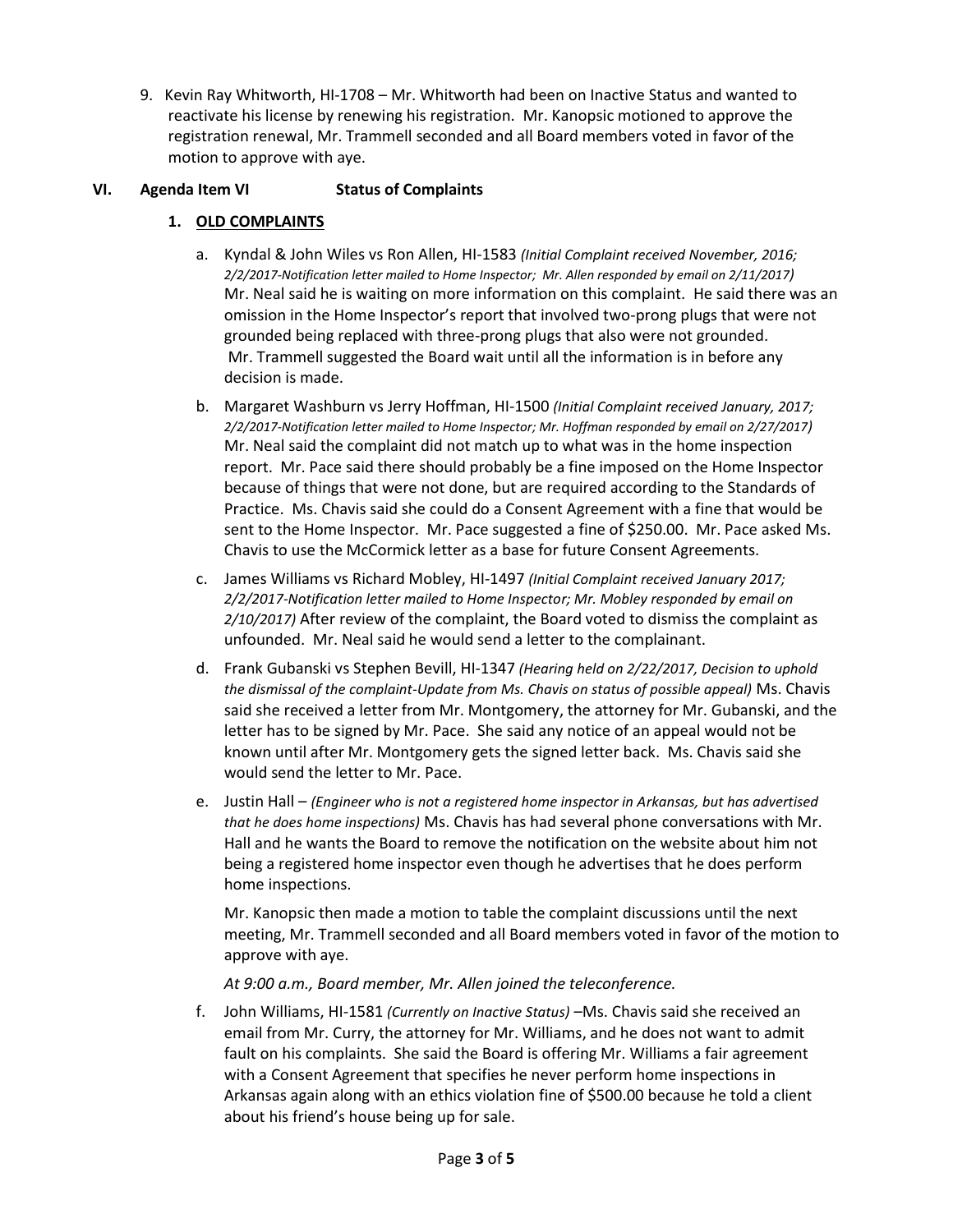#### **2. NEW COMPLAINTS**

### **VII. Agenda Item VII Continuing Education/Pre-Registration Courses**

### **VIII. Agenda Item VIII New Business**

- 1. Apprenticeship Training Tabled until next meeting
- 2. Test Scores for Pre-Registration course Tabled until next meeting
- 3. Mr. Allen said he would like more information about past complaints against Home Inspectors. He said there should be more clarification about the requirements for becoming a Home Inspector so the number of Home Inspectors leaving the field could be reduced. He said he wants to stop the revolving door of Home Inspectors entering and leaving the field by finding out the reasons they leave. Mr. Pace said this issue would be discussed further at the next meeting. Mr. Neal then asked if the Board would be okay with him and Mr. Allen meeting to discuss these issues. Mr. Pace said it would be fine as long as they posted it, in advance, as a public meeting on the state calendar.
- 4. AHIRB Advertising Mr. Neal motioned to table any additional new business until the next meeting, Mr. Trammell seconded and all Board members voted in favor of the motion to approve with aye.

#### **IX. Agenda Item IX Old Business**

#### **X. Agenda Item X Administrator's Update to Board Members**

- 1. Ms. London told the Board the insurance renewal letters for May had been mailed in mid-April.
- 2. Purchases in March totaled \$163.48 for office supplies.
- 3. The Board was informed about a phone call Ms. London received concerning a licensed electrician who was performing home inspections without being registered as a home inspector. Mr. Pace said there was not much that could be done unless a formal complaint was filed against the electrician.
- 4. Devin Barker, HI-1754 had been on Inactive Status for three (3) weeks and wanted to reactivate his license. He was approved for his 2017 Registration Renewal and was in Good Standing until he changed his status to Inactive. Mr. Neal motioned to waive all requirements for reactivation of his license and that Mr. Barker is reinstated as a Home Inspector in Good Standing, Mr. Trammell seconded and all Board members voted in favor of the motion to approve with aye.
- 5. Ms. London told the Board that William McCormick, HI-1443 complied with his Consent Agreement and had submitted his second quarterly Home Inspection Report for review. She asked if any of the Board members wanted to review the reports. Mr. Pace said that he would stop by the office to review the reports.

#### **XI. Agenda Item XI Schedule Next Meeting**

1. The next Board meeting is scheduled for Wednesday, June 7, 2017 at 9:30 a.m.

#### **XII. Agenda Item XII Election of Officers for AHIRB**

1. Mr. Neal nominated Mr. Allen for Chairman. Mr. Allen declined by saying that his best work will not be done as Chairman and he would like to devote his energy to other areas. Mr. Pace then nominated Mr. Neal for Chairman, Mr. Allen seconded and all Board members voted in favor of the nomination with aye.

Mr. Pace nominated Mr. Allen for Vice Chairman, Mr. Trammell seconded and all Board members voted in favor of the nomination with aye.